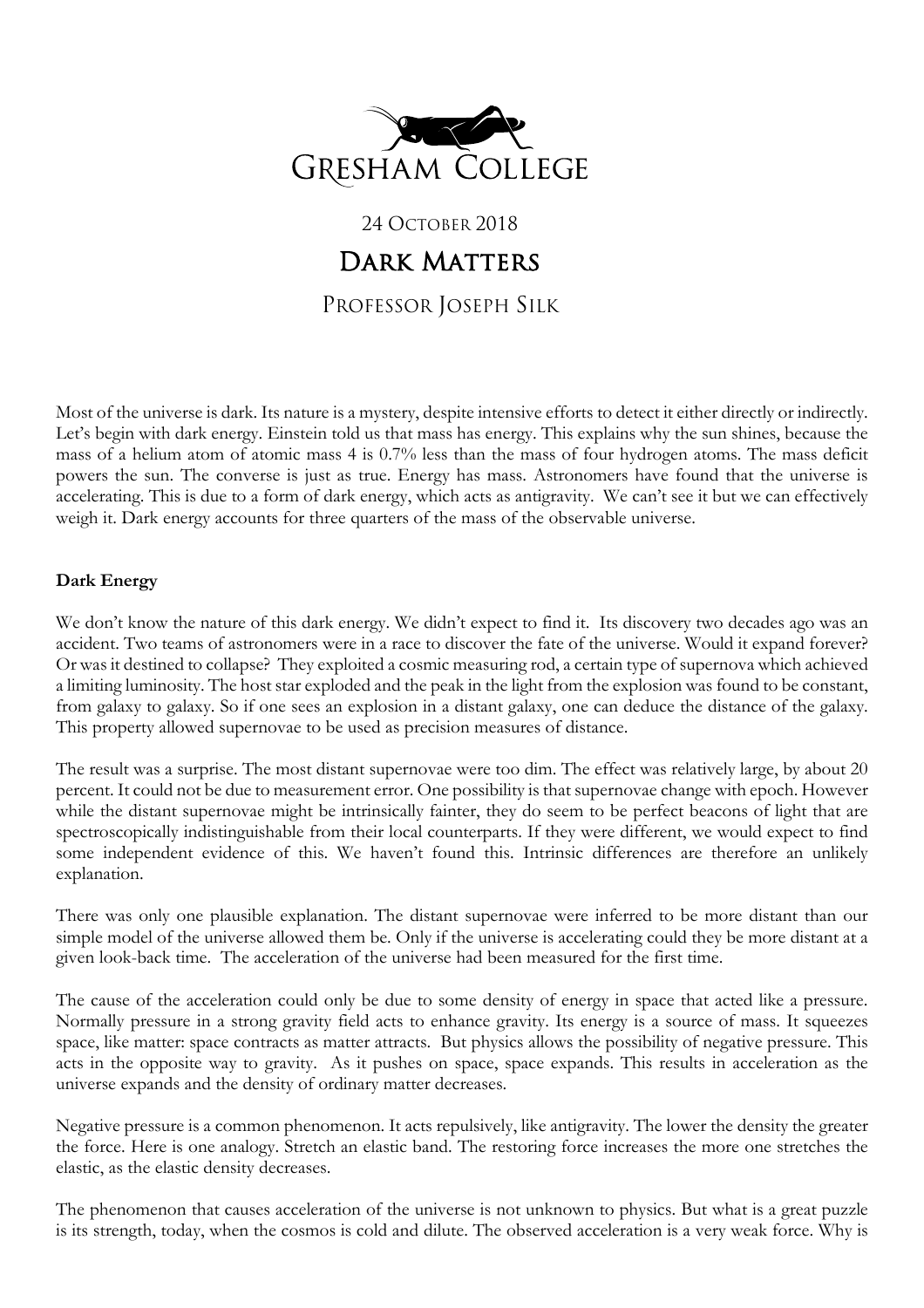it manifesting itself around now, in the recent past? And how did it emerge from the Big Bang, an incredibly hot and energetic environment at the beginning of time?

# **Dark Energy: The Greatest Puzzle in Physics**

There is indeed a natural time for negative pressure early in the history of the universe. It is very early indeed and is due to a change in the state of matter. There is a sudden injection of negative pressure about  $10^{-36}$  second after the Big Bang. We can think of this as latent heat that is released as the phase change of the matter occurs. Why is this like a negative pressure? Because it acts against gravity. Thermal, that is positive pressure, simply acts as extra gravitational energy. That's what Einstein tell us: all energy is a source of gravity. Negative pressure acts like antigravity, however.

As the universe expands, the pressure of the matter decays, and can't resist gravity. The source of gravity is reduced, and the expansion of the universe slows down. But the constant pressure that comes from the latent heat does not decay. Indeed it dominates and so dilutes the density of matter. It has a constant density of energy, and effectively counters the reduction in density due to the expansion of space. Thanks to this sudden injection of energy, the expansion of the universe actually speeds up. There is a huge acceleration of the universe, that we refer to as inflation.

Inflation doesn't last long as it's not stable, the energy field that drives inflation oscillates and decays into radiation. The inflationary phase occurred only 10<sup>-36</sup> second after the Big Bang. In turn, this decay reheats the universe, which initially cooled down dramatically as inflation occurred because of the rapid expansion. Soon space is filled with thermal energy. The normal expansion resumes. It is back to the usual Big Bang. The universe was incredibly dense at this point in time. This means that the density of the energy that causes inflation must also be incredibly high.

Much later, that is now, the universe has recently begun accelerating again. This is due to dark energy, which also has a constant density that just overcomes the density of matter at the present time. Indeed this current phenomenon is also inflation, but a new phase that is beginning very recently. Some call this recent acceleration the beginning of the run-away universe. The difference with very early inflation is that the value of the density of dark energy now is much less that that at the epoch of inflation. The difference is more than a hundred factors of 10, that is 10 multiplied together a hundred times. So if we required that the same fundamental physics that explained very early inflation would be operating today to account for late inflation, the estimated value of dark energy would be too large by a really huge factor. This prediction has been said to be one of the worst predictions in all of physics.

# **Dark Matter**

For most astronomers, dark matter is as tangible as stars. Astronomers routinely map dark matter by its effects on the propagation of light. Light paths are curved by the presence of intervening matter. Lumps of dark matter act like gravitational lenses.

We conceive of galaxies as blobs of dark matter with dabs of luminous material. One of the big revelations from the age of computer simulations of galaxies was that the dark halos that are known to surround galaxies are not uniform. In fact they are highly inhomogeneous, having formed over time from a long history of mergers of small satellites. And indeed gravitational lensing generates blobby arcs of background galaxies that directly image this substructure.

We understand the formation of cosmic structure, as well as the evolution of the universe as a whole, in terms of dark matter. Yet a decade of sophisticated searches has failed to detect the material directly. We see the shadow it casts, as stars orbit in halos of dark matter. We have a global understanding of dark matter and how it affects the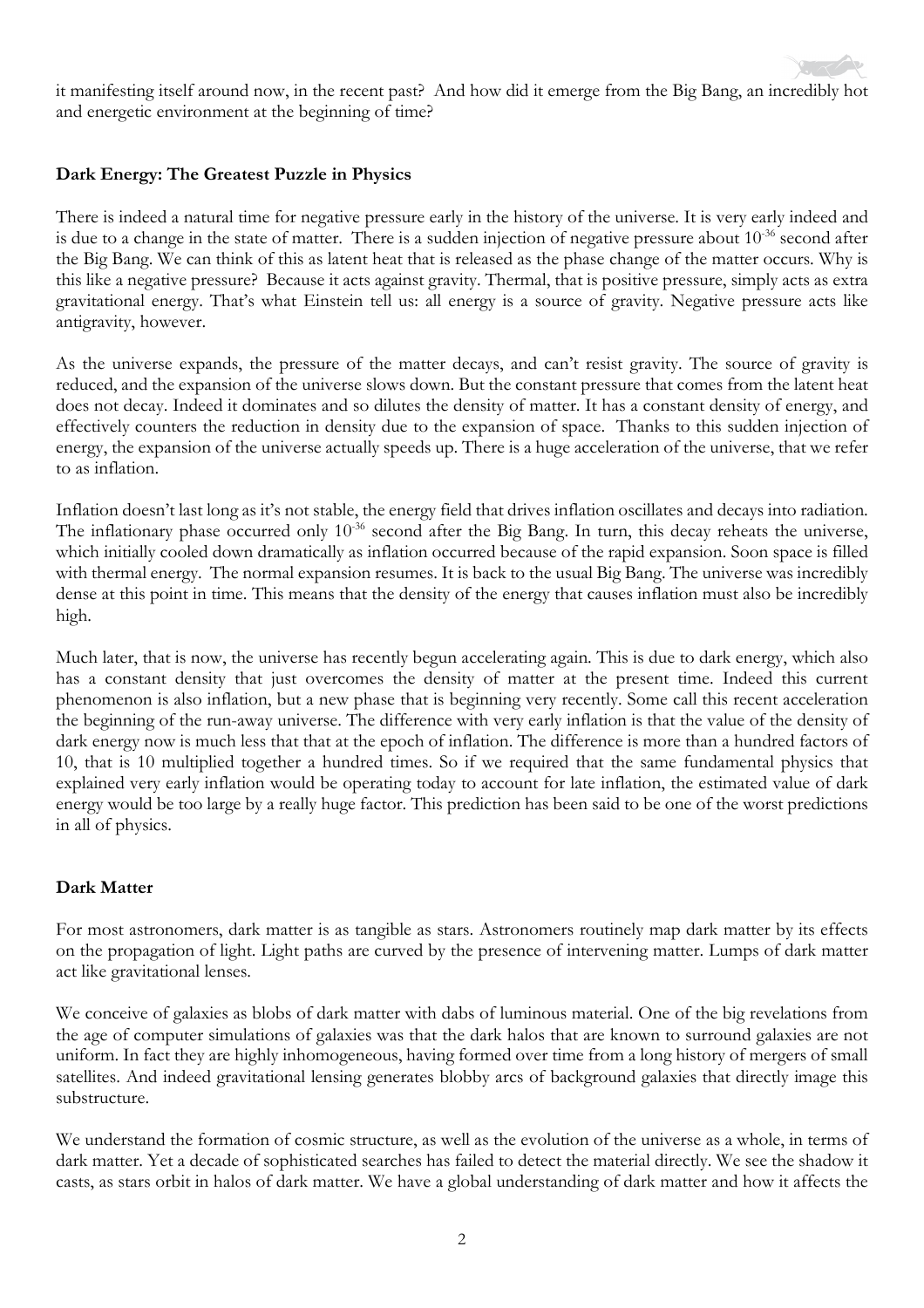dynamics of stars and galaxies. But we are completely unaware of what the dark side of the universe may contain in any detailed sense.

# **Dark Matter: What Is It?**

Our best bet for dark matter is that it is made up of weakly interacting fundamental particles. Weakly interacting, because otherwise it would be glowing like starlight. And a fundamental particle because that seems the most natural and simple hypothesis that is motivated by cosmology. All fundamental particles once existed in the very early universe. One survivor would be the dark matter particle. Because it is so weakly interacting, it is a relic from very long ago, and has subsequently been like a fossil from the past..

# **Look Deep Underground**

It certainly isn't any ordinary object or particle—that has long since been ruled out. Theoretical prejudice favors a novel type of particle that interacts only weakly with ordinary matter. Vast numbers of these particles should be flowing through our planet all the time, and by rights you'd expect some of them to leave a mark. Physicists have grown crystals and filled cryogenic vats, hauled them deep underground to screen out run-of-the-mill particles, and watched for tiny pulses of heat and flashes of light that would betray the passage of something never before seen. The results so far are not encouraging. In Lead, South Dakota, the LUX experiment operates one mile underground in an abandoned gold mine. It has found nothing. In China, the PandaX experiment in the Jin-Ping underground laboratory in Szechuan operates in a tunnel under 2.4 kilometers of rock. It has found nothing. In a road tunnel near Fréjus in the French Alps, the EDELWEISS experiment, at a depth of 1.7 km, has found nothing. And the list goes on.

The null results are rapidly squeezing the regions of parameter space where dark matter might lurk. Confronted by the drought of data, theoretical physicists have conjectured about more exotic particles, but the vast majority of these candidates would be even harder to detect. One could instead hope to produce dark-matter particles at a particle accelerator, so that we could infer their presence by default: by checking whether energy seemed to go missing in particle collisions. But the Large Hadron Collider has tried precisely this and noticed nothing so far. Some theorists suspect dark matter doesn't exist and our theory of gravitation—Einstein's general theory of relativity—has led us astray. General relativity tells us that galaxies would fly apart if not held together by unseen matter, but perhaps the theory is wrong. Yet general relativity has passed all other observational tests, and all rival theories have seemingly fatal flaws.

Eighty-five percent of all matter is unknown. Our greatest fear is that it will always remain so. Although most experiments have come up short, two do claim to have spotted dark matter. Both claims are highly controversial, for different reasons. These outliers may well be wrong, but they deserve a closer look. If nothing else, these cases illustrate the difficulty of spotting dark matter amid all the other detritus of the cosmos.

The DAMA/LIBRA particle detector at the Gran Sasso Laboratory, installed in a tunnel 1.4 km below a mountain in northern Italy, looks for flashes of light caused by dark-matter particles scattering off the atomic nuclei in a crystal of sodium iodide. It has been collecting data for over 15 years and has seen a very peculiar thing. There are possible light signals. They could be due to various backgrounds in the rock but the rate of detections waxes and wanes with the seasons, with a maximum in June and a minimum in December. There is no denying that DAMA/LIBRA detects a seasonal modulation with a very high statistical significance.

That is exactly what you expect from dark matter. Dark matter is thought to form a vast cloud enveloping the Milky Way galaxy. Our solar system as a unit is moving through this cloud. But individual planets move through the cloud at varying speeds because of their orbital motion around the sun. Earth's speed relative to the putative cloud peaks in June and bottoms out in December. That would determine the rate at which dark-matter particles flow through an Earth-based detector.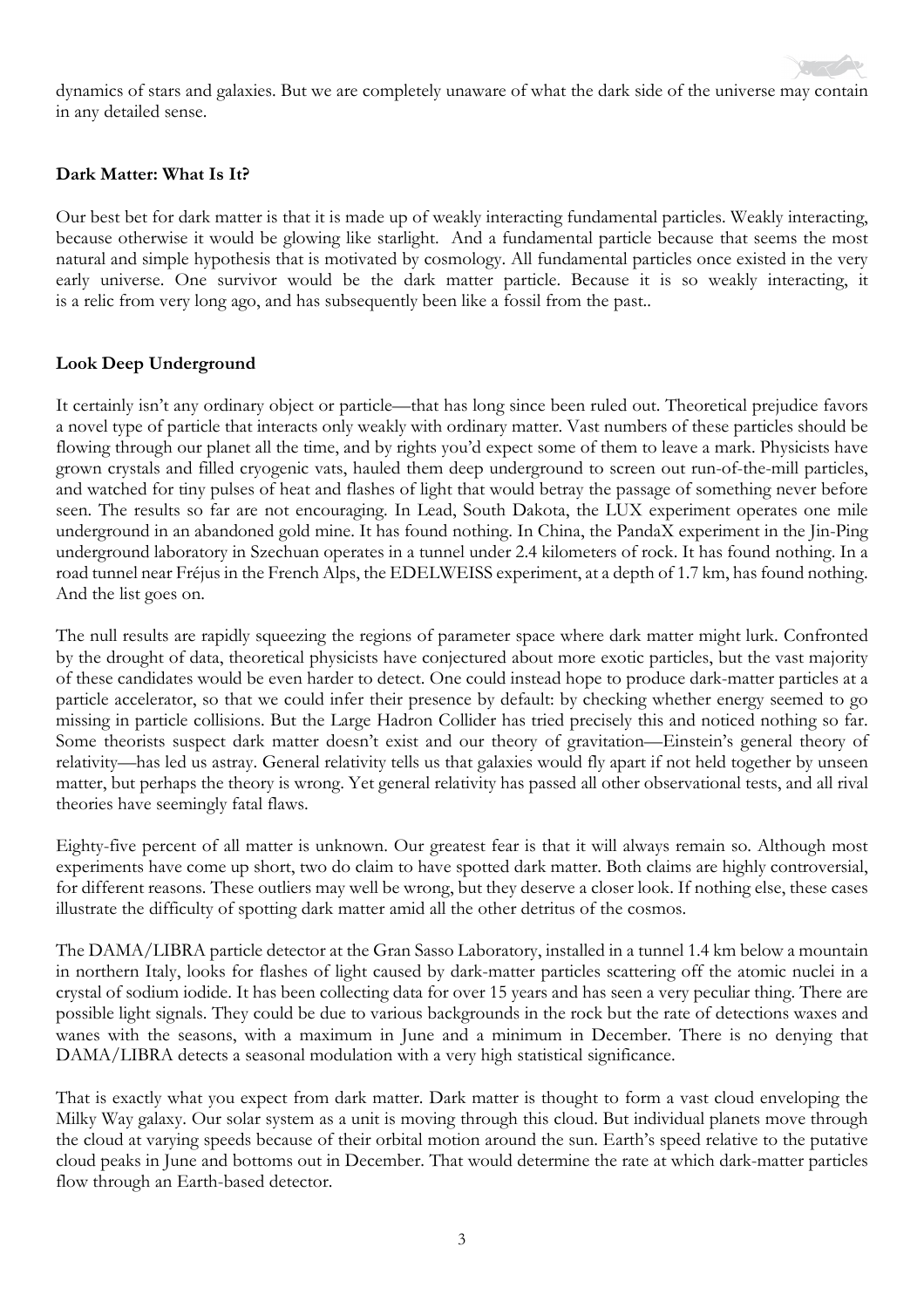But many other sources of particles also vary with the seasons, such as groundwater flows (which affect the background level of radioactivity) and the production of other particles, such as muons, in the atmosphere. At last count, some five other experiments around the world claim limits that are inconsistent with DAMA's claim. This has led to a certain amount of skepticism. The only way to be sure is to replicate the experiment with the same type of detector at one or more different locations, and several such experiments are now underway. One will be at the South Pole, where local seasonal effects are out of phase and very different from those in Italy.

# **Look in Space**

A second intriguing hint of dark matter comes from indirect experiments, which do not look for the elusive particles per se, but for the secondary particles they would produce when they collide with one another and mutually annihilate. In 2008 an Italian-Russian satellite called PAMELA (Payload for Antimatter/Matter Exploration and Light-nuclei Astrophysics) observed an unexpectedly high number of positrons, the antimatter version of the electron, emanating from deep space. The observation was recently confirmed by the Alpha Magnetic Spectrometer onboard the International Space Station.

Dark matter particles run into each other in the depths of space and annihilate. They produce pairs of matter and antimatter particles, most notably positrons and electrons. The observed energetic protons could be produced by dark matter. However, the positrons don't match the signature of viable dark-matter candidates. But there is a more conventional explanation.

The positron observations might be explained by outflows of electrons and positrons predicted to come from rapidly rotating neutron stars known as millisecond pulsars. To settle the case, we need to check whether the positrons tend to be coming from the direction of known neutron stars. Here we seem to be converging. New observations by the High-Altitude Water Cerenkov Observatory in Puebla, Mexico at an altitude of 13400 feet indeed find positrons towards two nearby pulsars.

Gamma rays are another byproduct of dark matter particle annihilations. The Fermi gamma ray telescope is on a satellite that orbits the earth at an altitude of 340 miles. It has mapped the sky in gamma rays and discovered thousands of sources as well as a diffuse glow from the Milky Way galaxy. Some sources are galactic, including supernova remnants and pulsars, others are far away, supermassive black holes seen as the active nuclei of galaxies.

The diffuse glow of gamma rays mostly comes from the interaction of cosmic rays with interstellar gas clouds. These interactions produce gamma rays. But towards the centre of our galaxy, there is a residual glow in gamma rays that cannot be accounted for by any known process. The excess gamma ray light extends up to around 20 degrees from the center of our galaxy.

The gamma ray excess could be due to a new population of gamma ray sources. These might be binary stars, in which one component is a black hole. We detect luminous x-ray and gamma ray binaries, but there could be a large population of fainter binaries. That's one explanation.

The central gamma ray glow has just the shape expected from dark matter: symmetrical about the galactic center, with an intensity that rises towards the centre of the galaxy. It also has the expected strength from annihilations of the dark matter particles that are hypothesized if we take the WIMP miracle seriously. And it even has the expected distribution of gamma ray energies. This almost seems too good to be true.

Fluctuations in the gamma ray distribution on the sky already tend to favor the option of many weak and unresolved pulsar sources near the galactic center. Also, if the gamma rays were coming from dark matter, astronomers should detect a similar signal from nearby small dwarf galaxies, which have a proportionately greater amount of dark matter than our own galaxy. No such signal has yet been detected.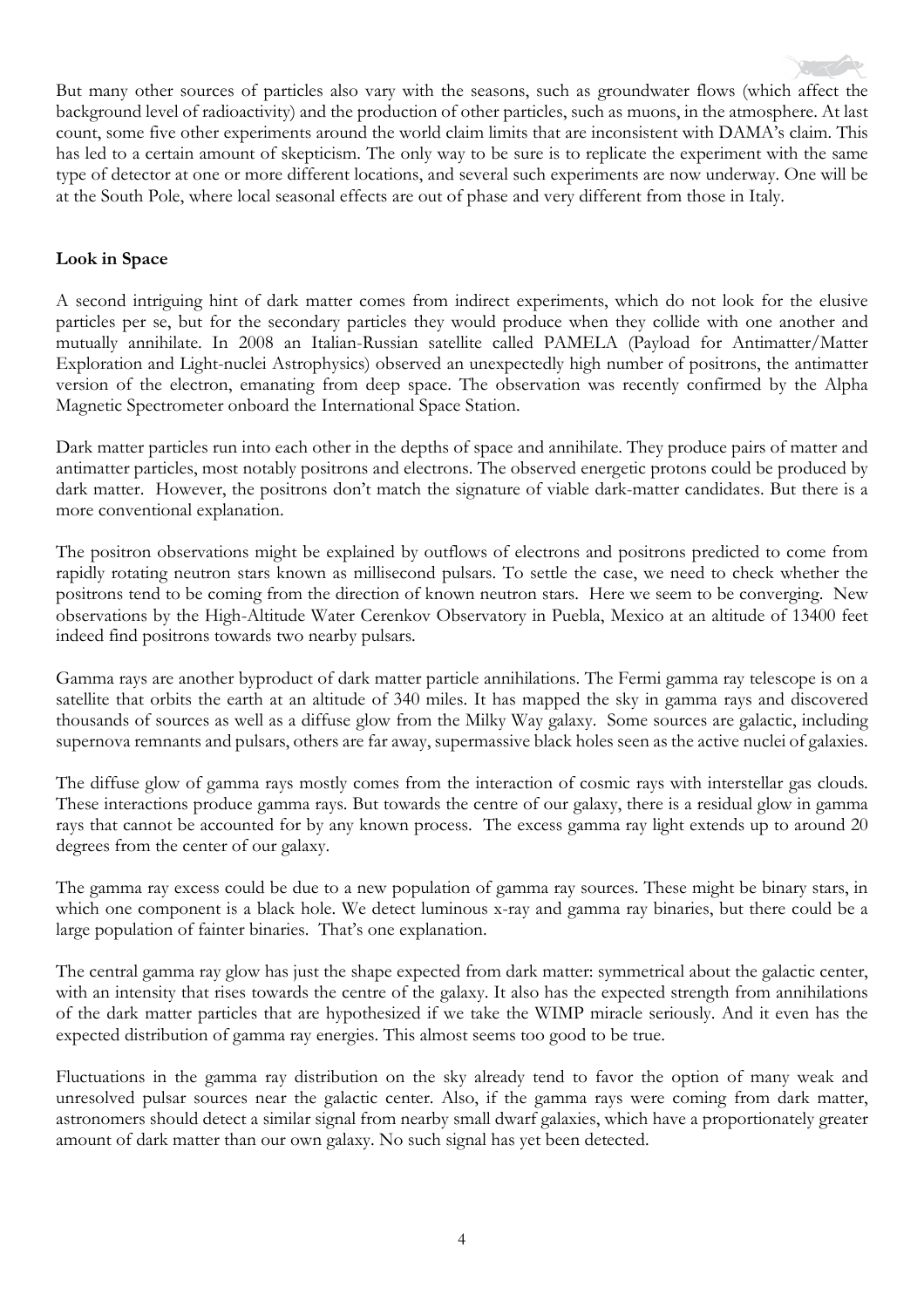

## **Look in the Early Universe**

Most of our search efforts have focused on the simplest candidate particles, known as WIMPs: weakly interacting massive particles. The word "weakly" is a double entendre: the interaction is feeble, and it occurs via the so-called weak nuclear force. Such particles are a natural extension of the Standard Model of particle physics. Even without knowing the details, the adverb "weakly" provides enough information to calculate how many such particles should suffuse the universe. In the hot primordial soup of the big bang, particles are naturally created and destroyed. As the universe expands, the temperature drops, and one by one, different types of particles cease to form, depending on their mass. Particles can still be destroyed at a rate that depends on their interaction strength, until they are too diffusely spread out to collide with one another.

Given the interaction strength that WIMPs should have, one can run the numbers, and deduce that the cauldron of the early universe should have created the observed amount of dark matter. The resulting particles should weigh in at hundreds of proton masses. In sum, there is a natural sweet spot for particle dark matter, dubbed the "WIMP miracle." But maybe this is a case of a beautiful hypothesis slain by ugly facts as our experimental efforts are increasingly frustrated.

Physicists are becoming increasingly desperate, exploring options that they use to consider second-best possibilities. The elusive particles could be very heavy or very light. In either case, detection is more challenging.

Perhaps the dark-matter particles are exceedingly massive. There is a basic tradeoff, though. The more massive the particle is, the fewer of them are needed to account for the total mass in dark matter that astronomers observe, and there might be so few that our detectors would miss them in direct searches. Physicists would need to find some completely alternative search strategy. Maybe one could use stars as detectors. Stars do trap dark matter particles. If the star is very cold, such as an old neutron star, one might expect a residual and unexpected glow of heat. So far, this strategy has not panned out.

### **Look in the Sun**

Going in the other direction, the dark-matter particle might be too light in weight to leave much of a mark in our detectors. To search for it, physicists might need to make use of a detector that nature has already provided for us: the sun. The sun sweeps up particles as it moves through the galactic dark matter cloud. These particles could scatter off protons in the sun and modify its temperature profile. This would affect the turbulent motions of gas eddies that rise, fall, and swirl in the sun's upper layers. And we should be able to see these effects through the science of helioseismology, which studies disturbances that propagate inside the sun and their effect on the surface, much as we study terrestrial earthquakes by seismology. It indeed turns out that there are unexplained helioseismological anomalies that are difficult to reconcile with our standard model of the sun. But again, there are more conventional explanations, involving more conventional but uncertain stellar physics than appeal to a new type of particle

If dark-matter particles collect in the sun, they may also annihilate in the core. That would produce energetic neutrinos that detectors such as Super-Kamiokande in central Japan and the IceCube observatory at the South Pole could see. So far no candidate events have been reported. The most extreme example of an ultra-lightweight particle is the axion, a hypothesized weakly interacting particle with a trillionth or less of the mass of a proton. It would not be completely dark, but would interact electromagnetically and could generate microwave photons inside strong magnetic field cavities. Experiments aimed at detecting axions have been operating since the 1980s, with as little success so far as WIMP detectors.

### **Look Elsewhere**

Perhaps the dark particle is not even a particle, but an "unparticle," as dubbed by one theorist. Unparticles are distant cousins of the electromagnetic field whose energy does not come in discrete packages. They could leave